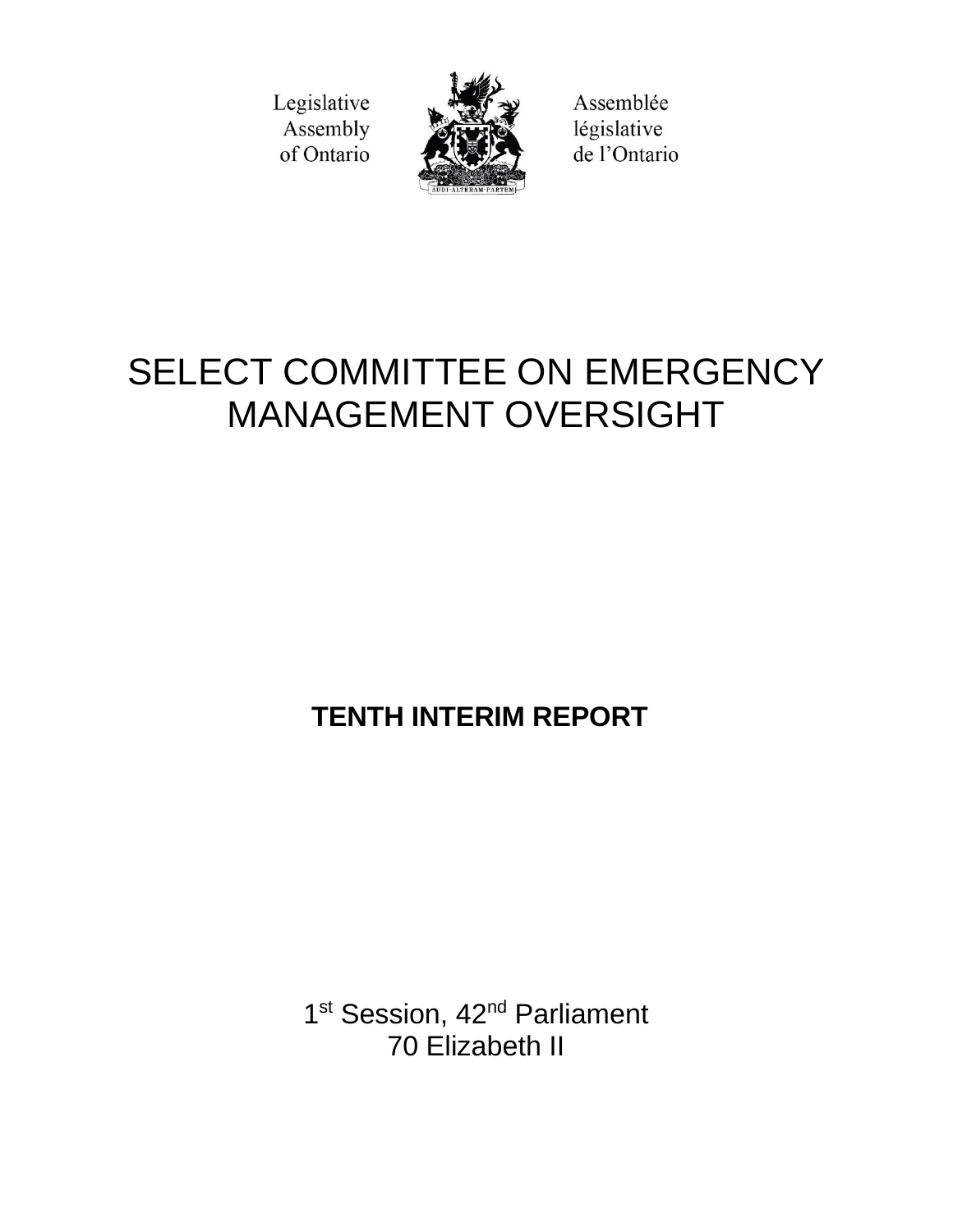ISBN 978-1-4868-5359-5 (Print) ISBN 978-1-4868-5361-8 [English] (PDF) ISBN 978-1-4868-5363-2 [French] (PDF) ISBN 978-1-4868-5360-1 [English] (HTML) ISBN 978-1-4868-5362-5 [French] (HTML)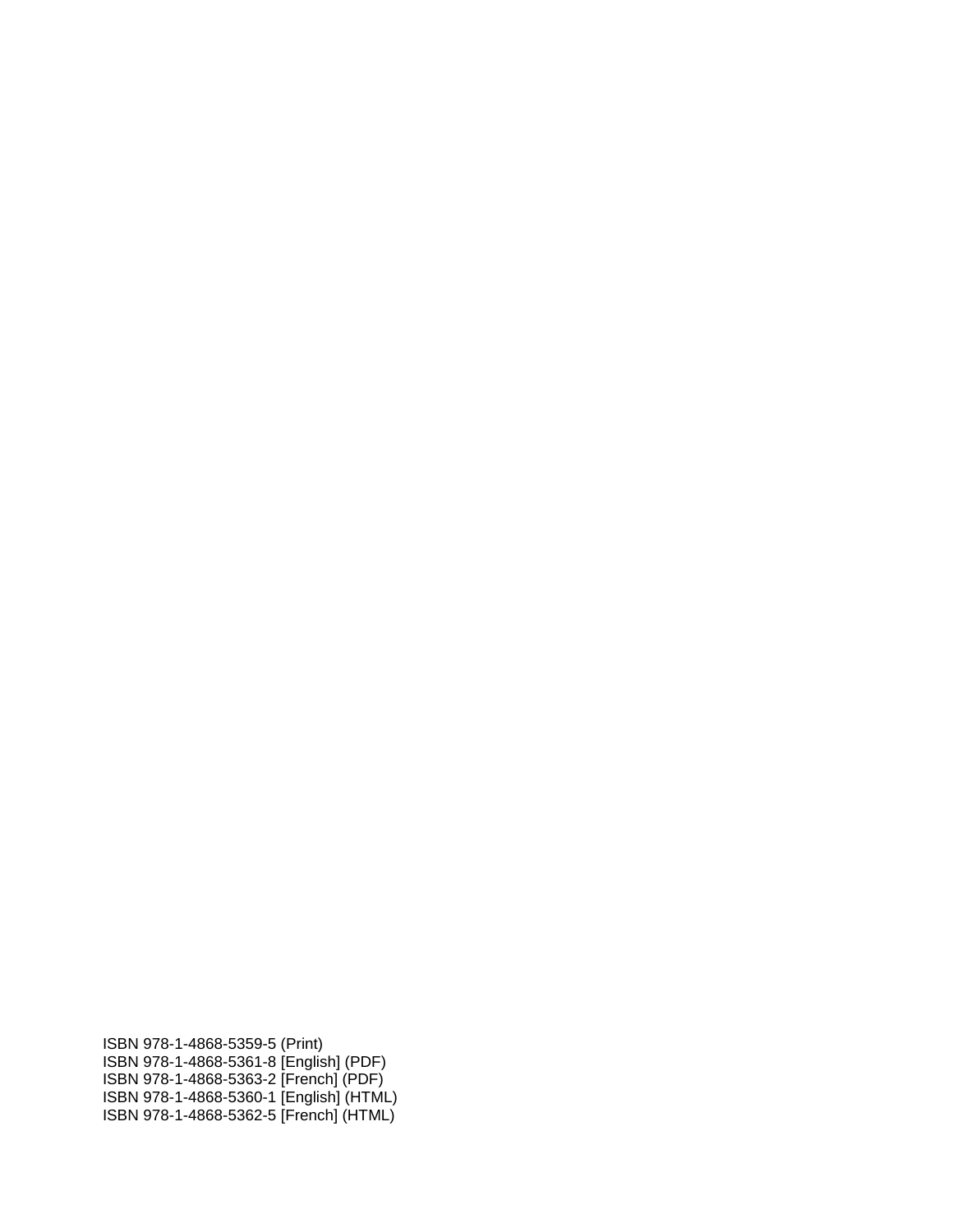Legislative Assembly of Ontario



Assemblée législative de l'Ontario

The Honourable Ted Arnott, MPP Speaker of the Legislative Assembly

Sir,

Your Select Committee on Emergency Management Oversight has the honour to present its Report and commends it to the House.

Daryl Kramp

Daryl Kramp, MPP Chair of the Committee

Queen's Park June 2021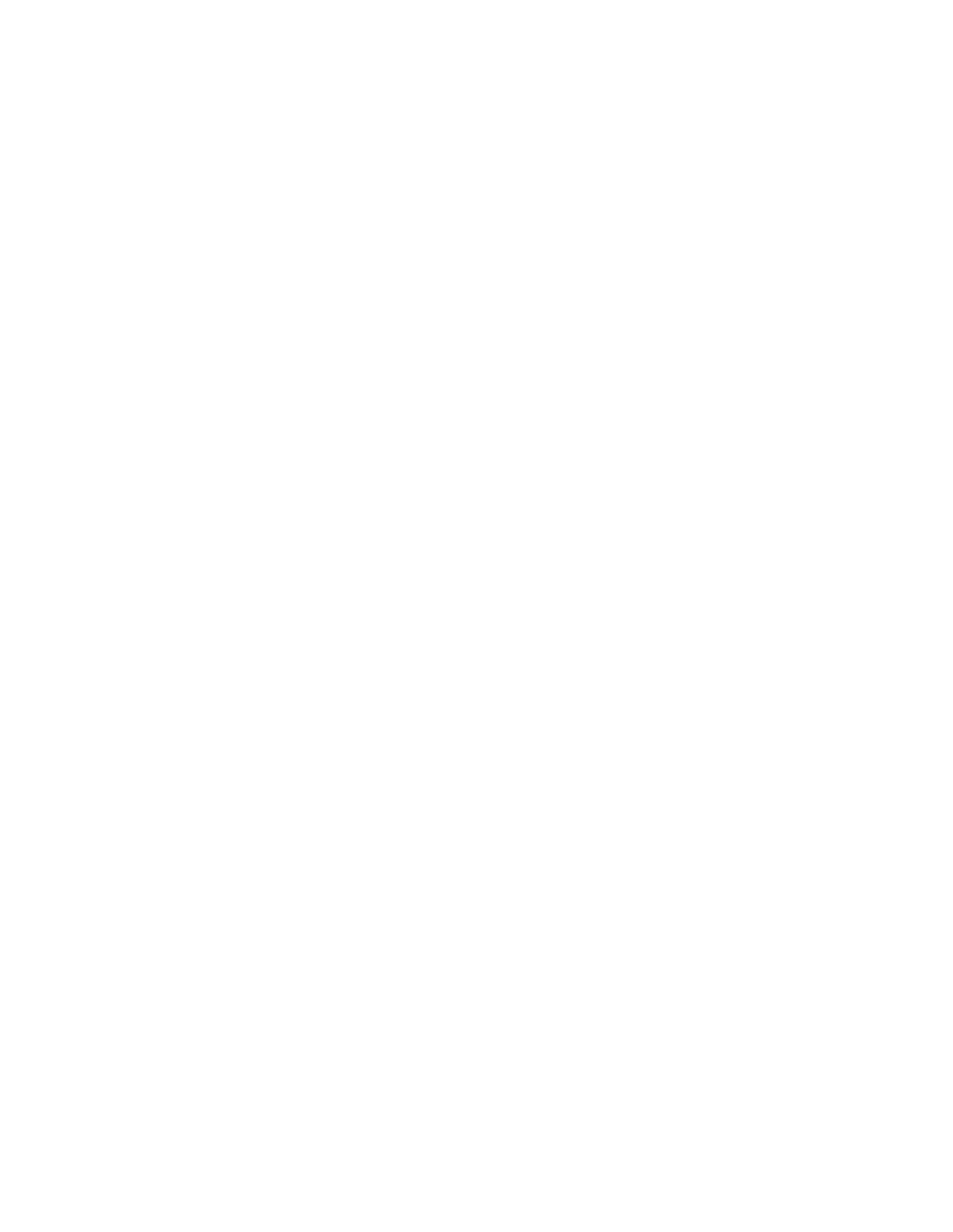# SELECT COMMITTEE ON EMERGENCY MANAGEMENT OVERSIGHT MEMBERSHIP LIST

1<sup>st</sup> Session, 42<sup>nd</sup> Parliament

DARYL KRAMP Chair

TOM RAKOCEVIC Vice-Chair

GILLES BISSON LINDSEY PARK

ROBERT BAILEY SAM OOSTERHOFF

JOHN FRASER SARA SINGH (Brampton Centre)

CHRISTINE HOGARTH EFFIE J. TRIANTAFILOPOULOS

ROBIN MARTIN

CHRISTOPHER TYRELL Clerk of the Committee

ANDREW MCNAUGHT Research Officer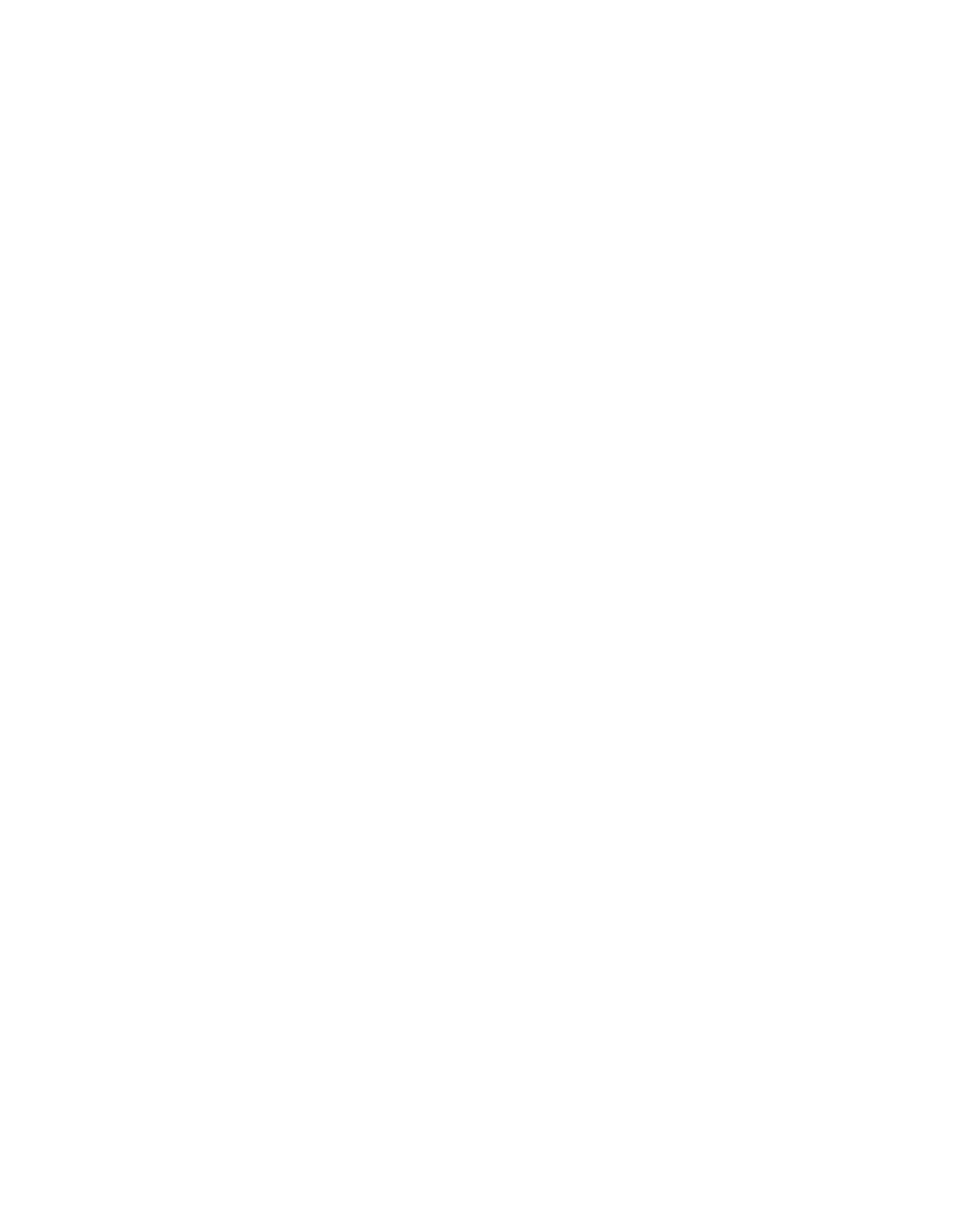# **CONTENTS**

| <b>INTRODUCTION</b>                                                                                                   |                              |
|-----------------------------------------------------------------------------------------------------------------------|------------------------------|
| <b>COMMITTEE MANDATE</b>                                                                                              |                              |
| <b>REPORT FROM THE SOLICITOR GENERAL</b><br><b>Opening Remarks</b><br><b>Amended Orders</b><br><b>Extended Orders</b> | $\mathcal{P}$<br>2<br>3<br>4 |
| <b>DISCUSSION</b>                                                                                                     | 9                            |
| APPENDIX A: TERMS OF REFERENCE*                                                                                       | 15                           |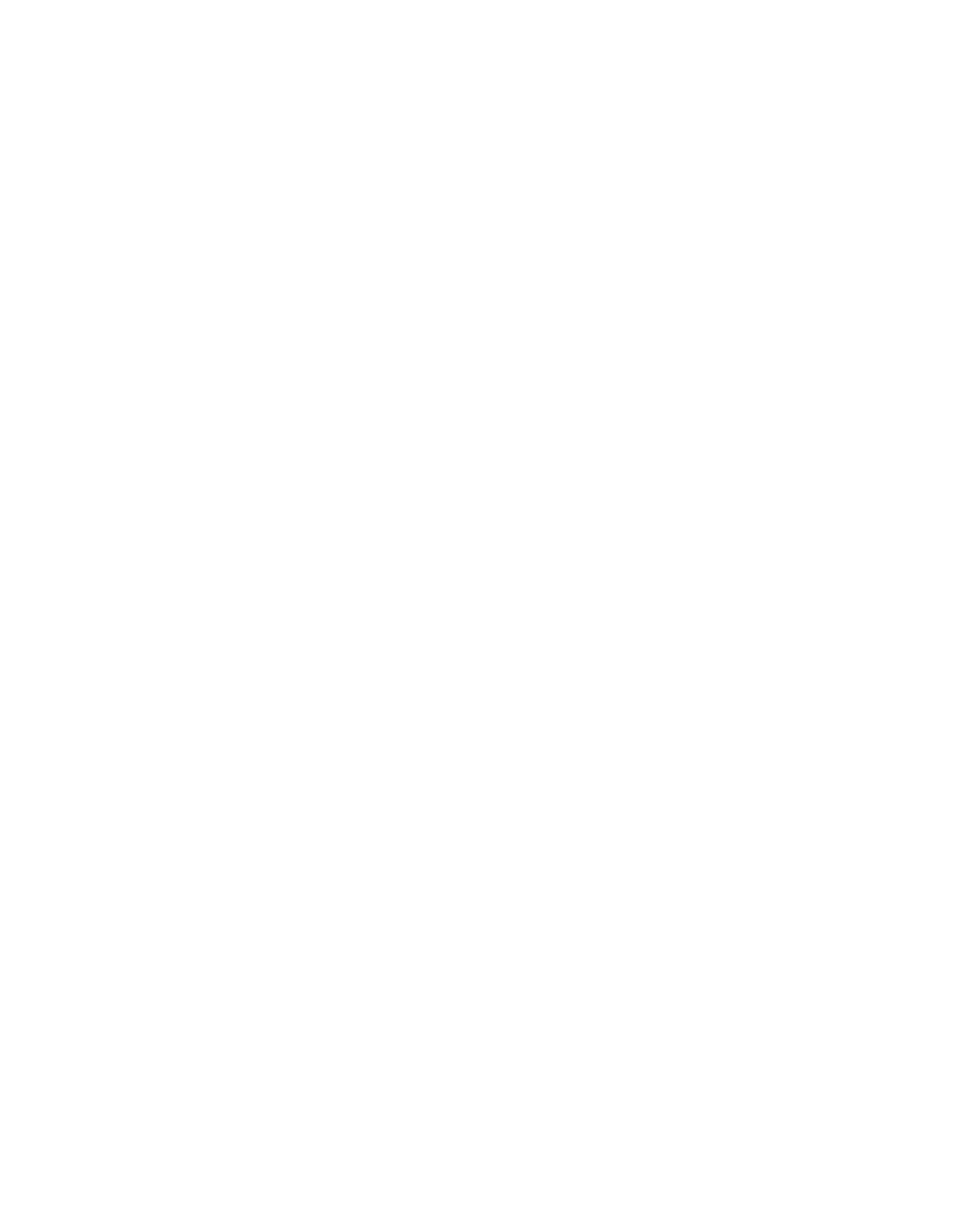#### <span id="page-8-0"></span>**INTRODUCTION**

The Select Committee on Emergency Management Oversight is pleased to present its tenth interim report. The report summarizes the testimony and discussion from the Committee hearing of April 7, 2021.

In accordance with the Committee's terms of reference, the Solicitor General for Ontario appeared as the Premier's designate to provide an oral report and respond to Committee questions.

It should be noted that the Solicitor General's testimony addressed the situation in the province as of April 7, 2021―four days after the government invoked emergency measures relating to the COVID-19 pandemic known as the Emergency Brake. Additional public health measures took effect on April 8, following the declaration of a third provincial emergency and a stay-at-home order. This report does not reflect these subsequent developments.

Further interim reports will follow. The Committee's final report will be a compilation of all interim reports.

To review the Solicitor General's full remarks and all questions posed by Committee members, reference should be made to the official *Hansard* transcript.

## <span id="page-8-1"></span>**COMMITTEE MANDATE**

On July 13, 2020, the government House leader introduced a motion to appoint a Select Committee on Emergency Management Oversight. Following debate, the motion carried on July 15, 2020. The Committee was appointed to receive oral reports from the Premier or his designate(s) on any extensions of emergency orders by the Lieutenant Governor in Council related to the COVID-19 pandemic and the rationale for those extensions.

Under the *Reopening Ontario (A Flexible Response to COVID-19) Act, 2020*, the Premier, or a Minister to whom the Premier delegates the responsibility, is required to appear before and report to a standing or select committee designated by the Assembly, at least once every 30 days. This report is to address

- (a) orders that were extended during the reporting period; and
- (b) the rationale for those extensions.

Hearings consist of a report from the Premier or his designate(s), followed by questions from the Committee. The Committee is authorized to release interim reports summarizing each hearing.

The Committee's mandate is reproduced in full in Appendix A to this report.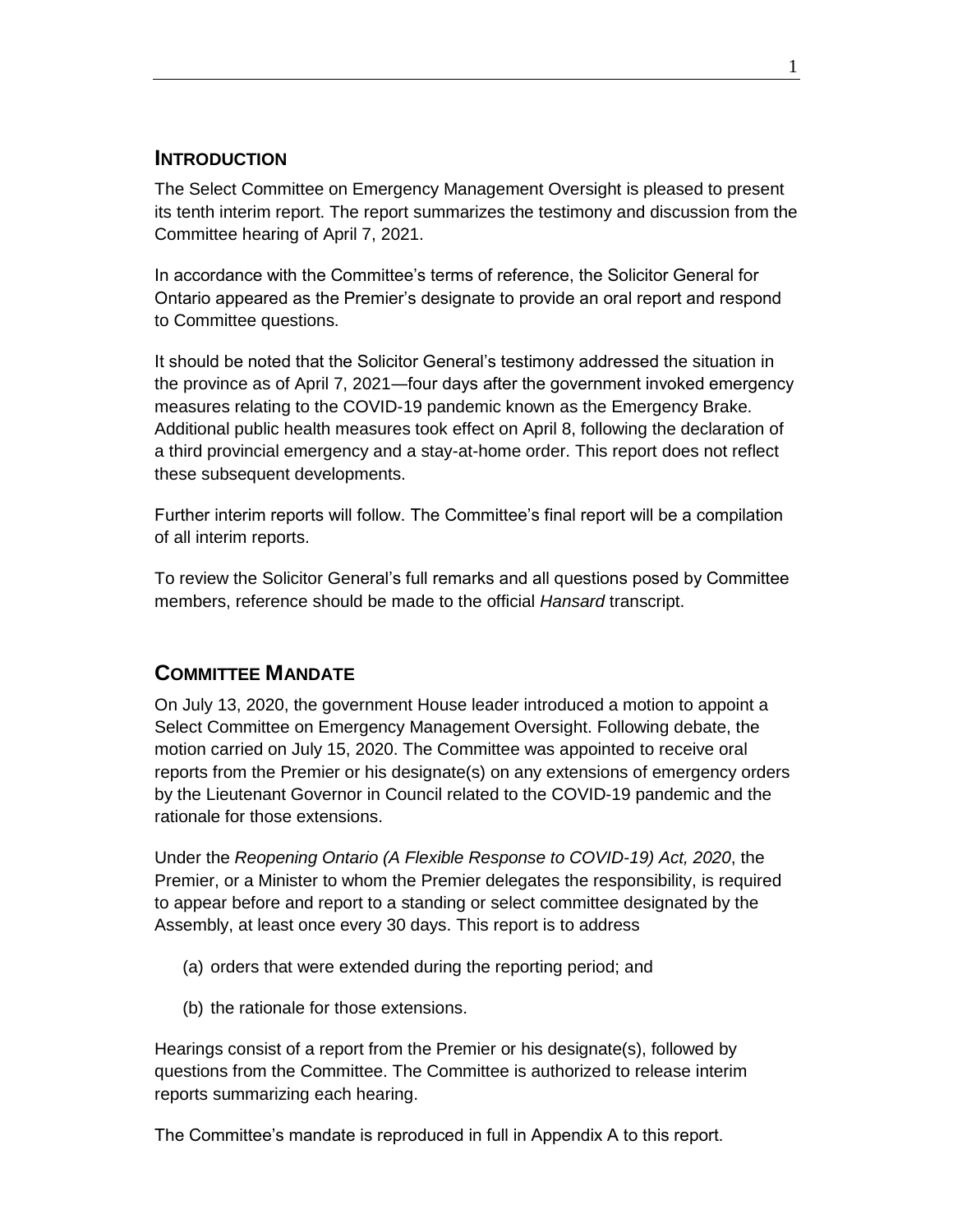## <span id="page-9-0"></span>**REPORT FROM THE SOLICITOR GENERAL**

## <span id="page-9-1"></span>**Opening Remarks**

Ontario's Solicitor General, the Honourable Sylvia Jones, appeared before the Committee on April 7, 2021.

The Solicitor General prefaced her opening remarks with the following observation:

In a one-on-one battle between COVID-19 and the vaccine, the vaccine will ultimately win out, but we're not there yet. The recent numbers of COVID cases are concerning, but much progress has been made since this committee last met.

At the heart of this progress has been the steady growth of vaccine distribution across the province since the end of 2020. At the time of the Committee's meeting in December, the vaccine rollout had just begun. When the Committee met in January, more than 150,000 doses had been administered. That number rose to more than 400,000 in February, and reached close to 950,000 in March. As of April 7, more than 2.5 million vaccines had been administered in Ontario. These numbers, the Solicitor General said, demonstrate that "the only thing limiting Ontario's capacity to vaccinate is supply."

The Solicitor General also noted that, as of the date of her appearance before the Committee, approximately 700 pharmacies across the province, as well as mass vaccination centres and primary care providers, were offering vaccinations.

At the same time, however, the Solicitor General said that the province's COVID-19 case numbers per 100,000 remain "too high," and that the faster-spreading variants of the coronavirus are putting new pressures on an "already strained" health care system and its workers.

Accordingly, the government, in consultation with the Chief Medical Officer of Health and other health experts, made "the difficult but necessary decision" to invoke the province-wide Emergency Brake on April 3, 2020. The Emergency Brake has the effect of pausing the use of the colour-coded zones within the province's COVID-19 Response Framework ("the framework").

Technically speaking, the Emergency Brake was applied through amendments to Ontario Regulation 363/20 (Stages of Reopening), made under the *Reopening Ontario Act*, which reclassified the province's 34 public health units into the Shutdown Zone of Stage 1. The amendments also implemented several time-limited public health and workplace measures.

These measures, described by the Solicitor General as more stringent than the rules stipulated under the framework's Grey Lockdown Zone, include

 prohibiting indoor organized public events and social gatherings and limiting outdoor organized public events and social gatherings to five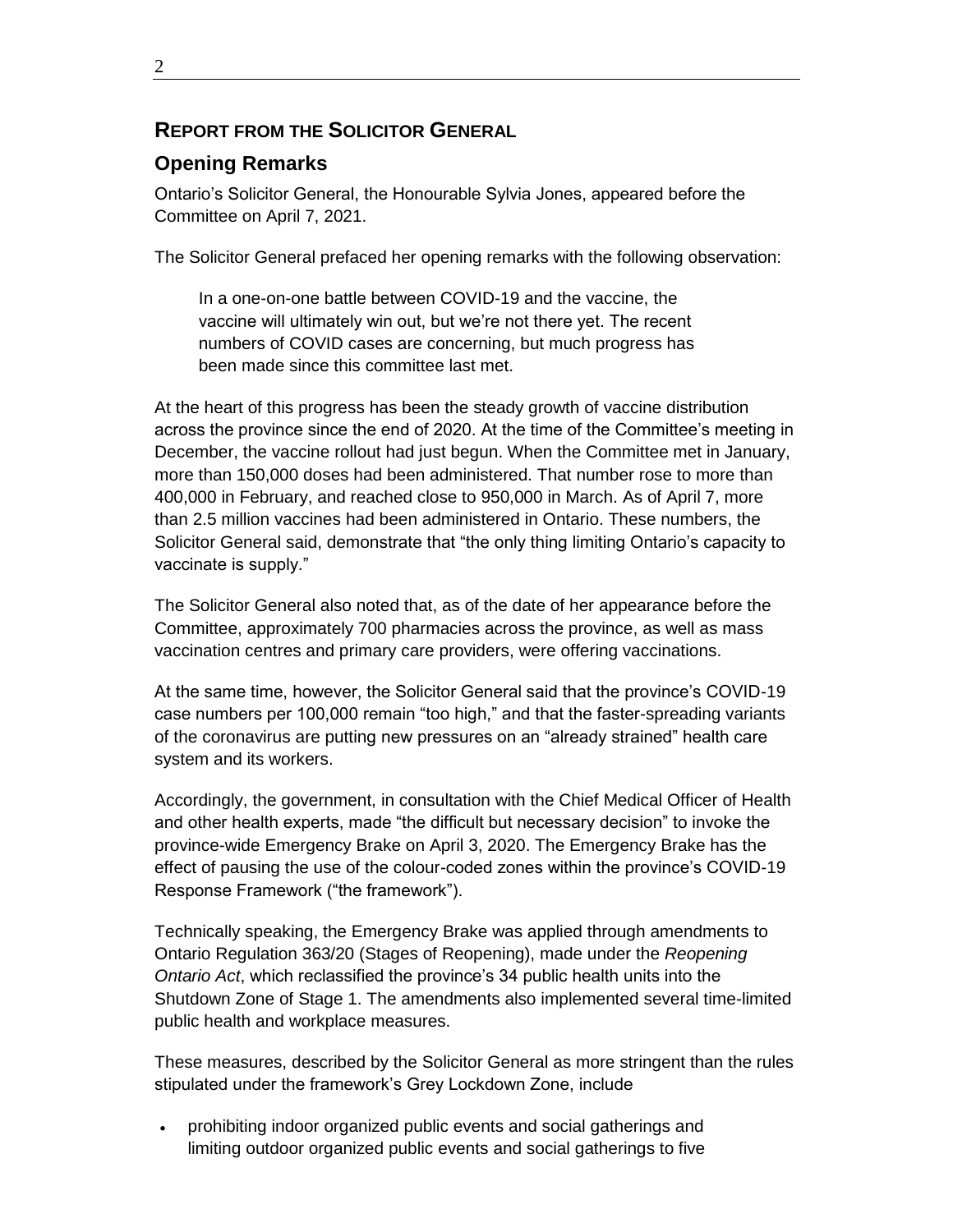persons (with exceptions for gatherings of members of the same household and gatherings of members of one household with one other person who lives alone);

- restricting in-person shopping in all retail settings, including a 50% capacity limit for supermarkets, grocery stores, convenience stores, indoor farmers' markets, other stores that primarily sell food, and pharmacies, and a 25% limit for all other retail, including big-box stores;
- prohibiting personal care services;
- prohibiting the use of indoor and outdoor sports and recreational fitness facilities, with limited exceptions;
- prohibiting indoor and outdoor dining, but allowing restaurants, bars, and other food or drink establishments to operate by takeout, drive-through and delivery only;
- requiring day camps to close; and
- limiting weddings, funerals, and religious services, rites or ceremonies to 15% occupancy per room indoors and to the number of individuals that can maintain two metres of physical distance outdoors.

At the time of the Solicitor General's presentation to the Committee, the Emergency Brake was expected to remain in place until at least May 1, 2021.

The Solicitor General also noted that in the coming weeks the Ministry of Health would be reviewing the criteria used to make decisions about the classification of health units into the various colour-coded zones of the framework. Among other things, the Ministry would be considering adding new indicators, such as vaccination coverage and prevalence of variants of concern within a zone, which will inform future decisions regarding the framework.

#### <span id="page-10-0"></span>**Amended Orders**

Continuing her update, the Solicitor General reviewed amendments to orders under the *Reopening Ontario Act* that had been made since the Committee last met on March 8, 2021.

Among other considerations, these amendments respond to concerns about the effect of public health restrictions on the well-being of members of various faith communities. Other changes, including new capacity limits and other restrictions applicable to restaurants, bars, and other food and drink establishments, were made to support the economic recovery.

The following amendments will apply when the emergency brake period ends and the province returns to the framework: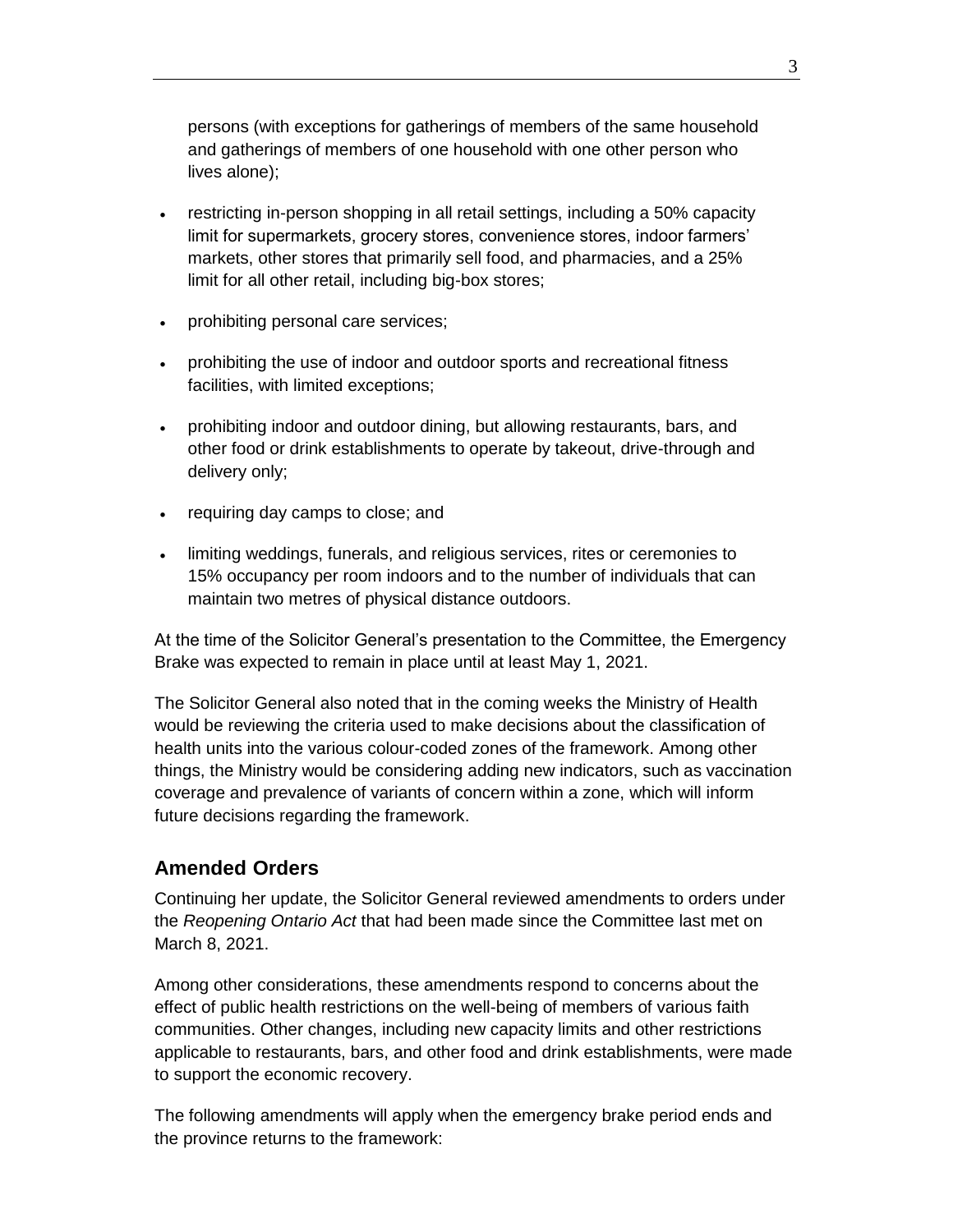- *O. Reg. 82/20 (Rules for Areas in Stage 1)* ― amended to increase indoor and outdoor capacity for a wedding, funeral, or religious service, rite or ceremony in the Shutdown Zone and the Grey Lockdown Zone. For indoor gatherings, capacity is increased from 10 people to 15% occupancy per room; for outdoor events (in all zones), capacity is increased from 10 people to the number of individuals that can maintain two metres of physical distance.
- *O. Reg. 364/20 (Rules for Areas in Stage 3)* ― amended to increase the limits on indoor dining in the Orange Zone to 50% of an establishment's capacity, to a maximum of 100 patrons (whichever is the lesser), subject to physical distancing protocols. In addition, new seating restrictions were added, based on members of a household, with exemptions for caregivers and people living alone. Establishments would also be required to post a sign, visible to the public, stating their capacity limit. In the Yellow Zone, new exceptions to seating restrictions provide that the limit of six people per table does not apply to members of the same household.
- *O. Reg. 363/20 (Rules for Areas in Stage 2)* ― amended to increase indoor dining capacity in the Red Zone to 50% of an establishment's capacity or 50 patrons (whichever is the lesser), subject to physical distancing requirements. As with the Orange Zone, new seating restrictions are based on members of a household, with exemptions for caregivers and people living alone. Establishments would also be required to post a sign visible to the public stating their capacity limit. Stand-alone restaurant patios in the Grey Zone, such as marinas, would be permitted to open for outdoor dining, subject to restrictions.
- *O. Reg. 82/20 (Rules for Areas in Stage 1)* ― amendments permit outdoor fitness classes, training sessions for team and individual sports, and personal training to open in the Grey Zone for up to 10 patrons; these activities are subject to three-metre physical distancing rules; team games or scrimmages continue to be prohibited.

#### <span id="page-11-0"></span>**Extended Orders**

The Solicitor General then reviewed orders under the *Reopening Ontario Act* that had not been amended since the Committee last met and that were set to expire on April 20, 2021, unless extended. Orders that were to be extended are listed below in numerical order and with a brief statement of the rationale for extension.

• O. Reg. 74/20 (Work Deployment for Health Services Providers) — This order authorizes specified health service providers, within the meaning of the *Connecting Care Act, 2019*, to take reasonably necessary measures with respect to work deployment and staffing to respond to, prevent, and alleviate the outbreak of COVID-19, including redeploying staff to other health service providers, and to assist long-term-care homes and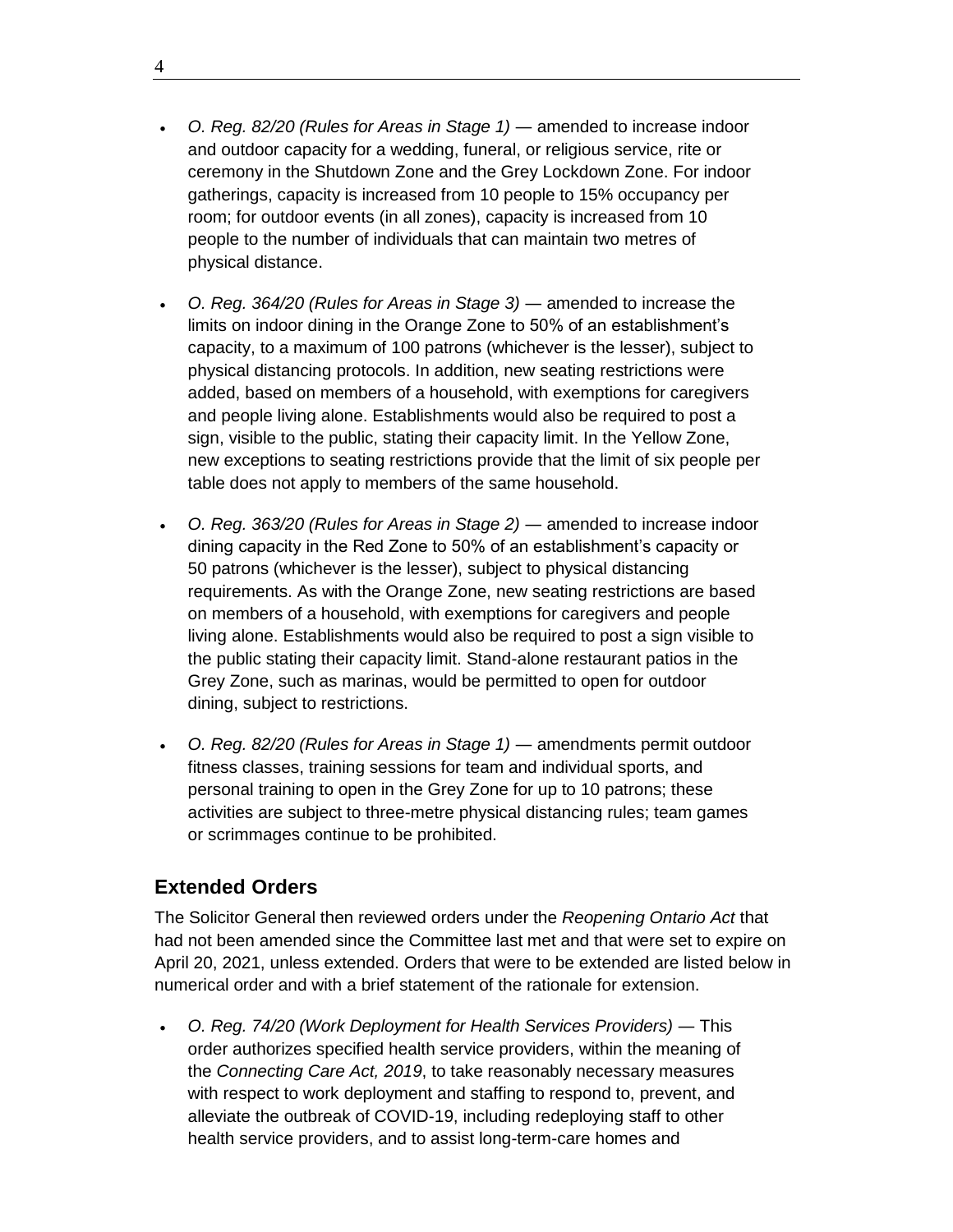retirement homes. The order is necessary to address surgical backlogs as well as to alleviate health human resource shortages within hospitals and other health care service providers.

- *O. Reg. 76/20 (Electronic Service)* ― This order allows document service in legal matters to be handled electronically instead of in person. The order is needed to continue access to justice while reducing unnecessary contact between individuals in order to slow the spread of COVID-19.
- *O. Reg. 77/20 (Work Deployment Measures in Long-term Care Homes)* ― This order gives long-term care homes greater flexibility to identify staffing priorities, deal with staff shortages, and address outbreaks. It remains necessary because flexibility to recruit and reassign staff is crucial for preventing and managing outbreaks, and ensuring stability and quality in long-term-care homes.
- *O. Reg. 95/20 (Streamlining Requirements for Long-term Care Homes)* ― This order provides flexibility and a reduced administrative requirement for long-term-care homes so that they can respond quickly to the care and safety needs of their residents.
- *O. Reg. 98/20 (Prohibition on Certain Persons Charging Unconscionable Prices for Sales of Necessary Goods)* ― This order is in place so that consumers can continue to file complaints with the Ministry of Government and Consumer Services about price gouging with respect to the necessary goods set out in the order, some of which remain in short supply.
- *O. Reg. 114/20 (Enforcement of Orders)* ― This order ensures a person is required to identify themselves by providing their name, date of birth, and address to a police officer or other provincial offences officer if the officer has reasonable and probable grounds to believe that the individual has committed an offence under section 10(1) of the *Reopening Ontario Act*. Without disclosure of this identifying information, provincial offence officers would be unable to effectively enforce orders under the Act.
- *O. Reg. 116/20 (Deployment Measures for Boards of Health)* ― This order allows boards of health under the *Health Protection and Promotion Act* to take, with respect to work deployment and staffing, any reasonably necessary measures to respond to, prevent and alleviate the COVID-19 pandemic, including redeploying staff within different locations in or between facilities at the board of health.
- *O. Reg. 118/20 (Work Deployment Measures in Retirement Homes)* ― This order allows flexibility for retirement home operators to recruit and reassign staff. It remains crucial for helping to prevent and manage outbreaks and to ensure stability and quality in resident care.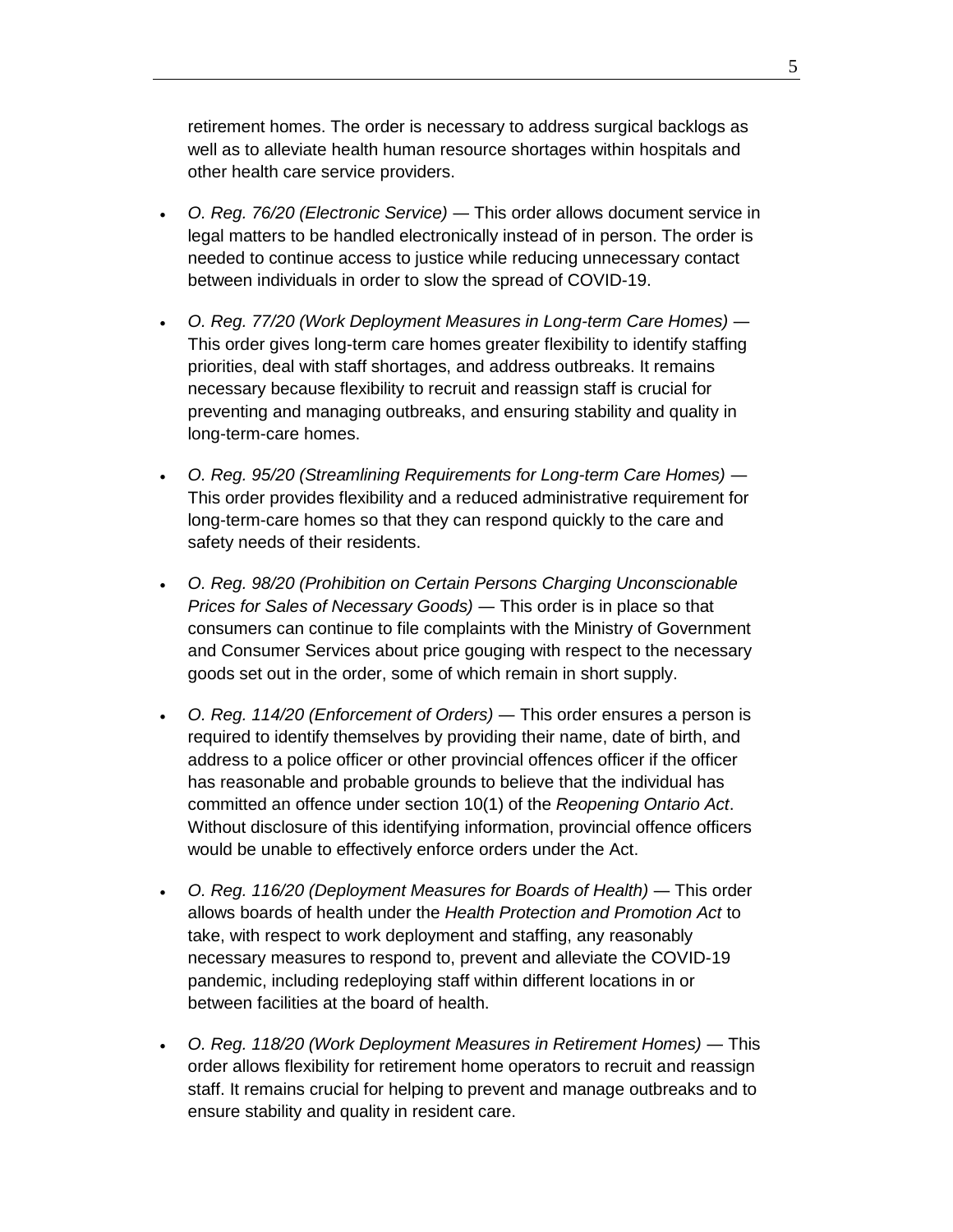- *O. Reg. 121/20 (Service Agencies Providing Services and Supports to Adults with Developmental Disabilities and Service Providers Providing Intervenor Services)* ― This order allows developmental service agencies and intervenor service providers to continue to have the authority and flexibility they need to redeploy staff to support critical services for vulnerable individuals.
- *O. Reg. 129/20 (Witnessing of Wills and Powers of Attorney)* ― This order allows the witnessing of wills and powers of attorney to be facilitated virtually through technology. Many are still relying on this order to ensure wills and powers of attorney can be safely executed, as there are no alternative processes available.
- *O. Reg. 132/20 (Use of Force and Firearms in Policing Services)* ― This order allows chiefs of police to authorize certain members of a police service to perform duties involving use of force and to carry a firearm if the member has successfully completed the required training within the previous 24 months of this authorization instead of the annual training required under the *Police Services Act*.
- *O. Reg. 141/20 (Temporary Health or Residential Facilities)* ― This order exempts the construction or conversion of a building from certain requirements of the *Building Code Act, 1992*, the *Planning Act*, and the *City of Toronto Act, 2006*, where the building will be used as a temporary health or residential facility for the purposes of responding to the emergency or for health care or sleeping accommodation by or on behalf of health services providers, governments, and municipalities. There is a continued need for this provision to be in place to enable the province to respond to COVID-19 care and residential space needs.
- *O. Reg. 145/20 (Work Deployment Measures for Service Agencies Providing Violence Against Women Residential Services and Crisis Line Services)* ― This order enables residential violence against women and anti-human-trafficking service providers as well as crisis lines under the Violence Against Women Support Services program to continue to have the authority and flexibility they need to redeploy their staff to support critical services for survivors of violence against women and victims of human trafficking.
- *O. Reg. 146/20 (Limiting Work to a Single Long-term Care Home)* ― This order reduces the movement of employees between long-term care homes to minimize the risk of COVID-19 transmission to other homes or health care settings. The order is still necessary because limiting the number of staff moving across multiple settings is an important component of infection prevention.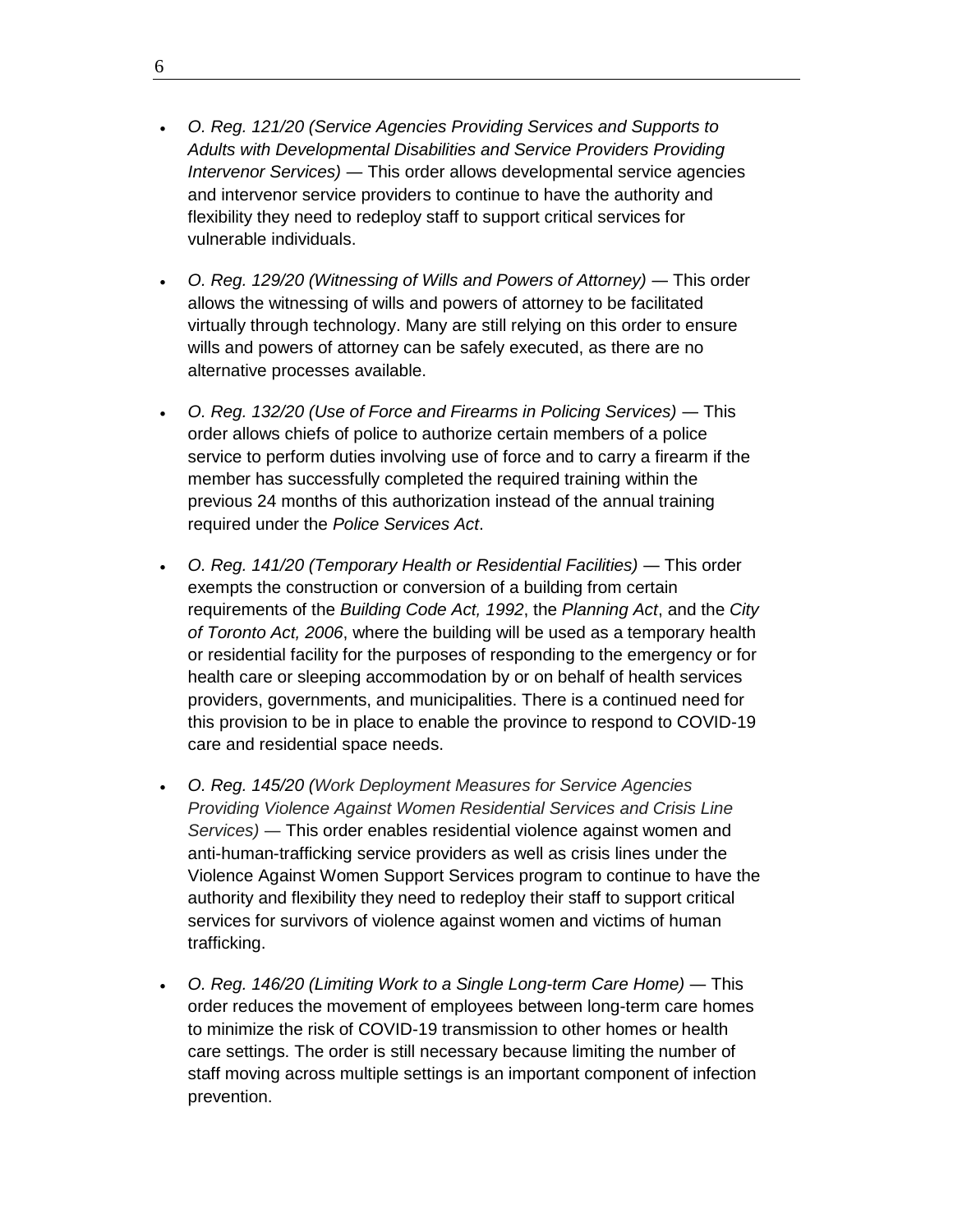- *O. Reg. 154/20 (Work Deployment Measures for District Social Services Administration Boards)* ― This order provides district social services administration boards flexibility to address staffing shortages and ensure personnel are being deployed to critical areas of need to respond to COVID-19.
- *O. Reg. 156/20 (Deployment of Employees of Service Provider Organizations)* ― This order authorizes a local health integration network (LHIN) to request that a contracted service provider organization provide health care and related social services in a setting identified by the LHIN and authorizes the LHIN to fund those services. The need for the order is based on ongoing staffing issues at long-term care homes and retirement homes.
- *O. Reg. 157/20 (Work Deployment Measures for Municipalities)* ― In response to requests from municipalities, this order was issued to provide flexibility to redeploy staff, and to ensure front-line service continues to be delivered in critical areas of need. The continuity of service delivery at the municipal level is critical to the health and safety of Ontario's communities and efforts to curb the spread of COVID-19.
- *O. Reg. 158/20 (Limiting Work to a Single Retirement Home)* ― Similar to the order for long-term-care homes, this order remains necessary because limiting retirement home staff from working in other retirement homes, longterm care homes, and health care settings is an important component of infection prevention and control practices in retirement homes.
- *O. Reg. 163/20 (Work Deployment Measures for Mental Health and Addictions Agencies)* ― This order authorizes mental health and addictions agencies to take, with respect to work deployment and staffing, any reasonably necessary measures to respond to, prevent, and alleviate the outbreak of COVID-19, and to maintain health human resource flexibility.
- *O. Reg. 177/20 (Congregate Care Settings)* ― The order has been extended so that staff movement across multiple employers in developmental services, intervenor services, violence against women and anti-human trafficking sectors will continue to be limited. This infection prevention measure protects staff and vulnerable clients.
- *O. Reg. 192/20 (Certain Persons Enabled to Issue Medical Certificates of Death)* ― This order allows registered nurses appointed as coroner investigators to complete medical certificates of death instead of a physician or a nurse practitioner, thereby giving physicians and nurse practitioners more time to focus on patient care during the pandemic.
- *O. Reg. 193/20 (Hospital Credentialing Processes)* ― This order authorizes the board of a hospital, if it is reasonably necessary to respond to, prevent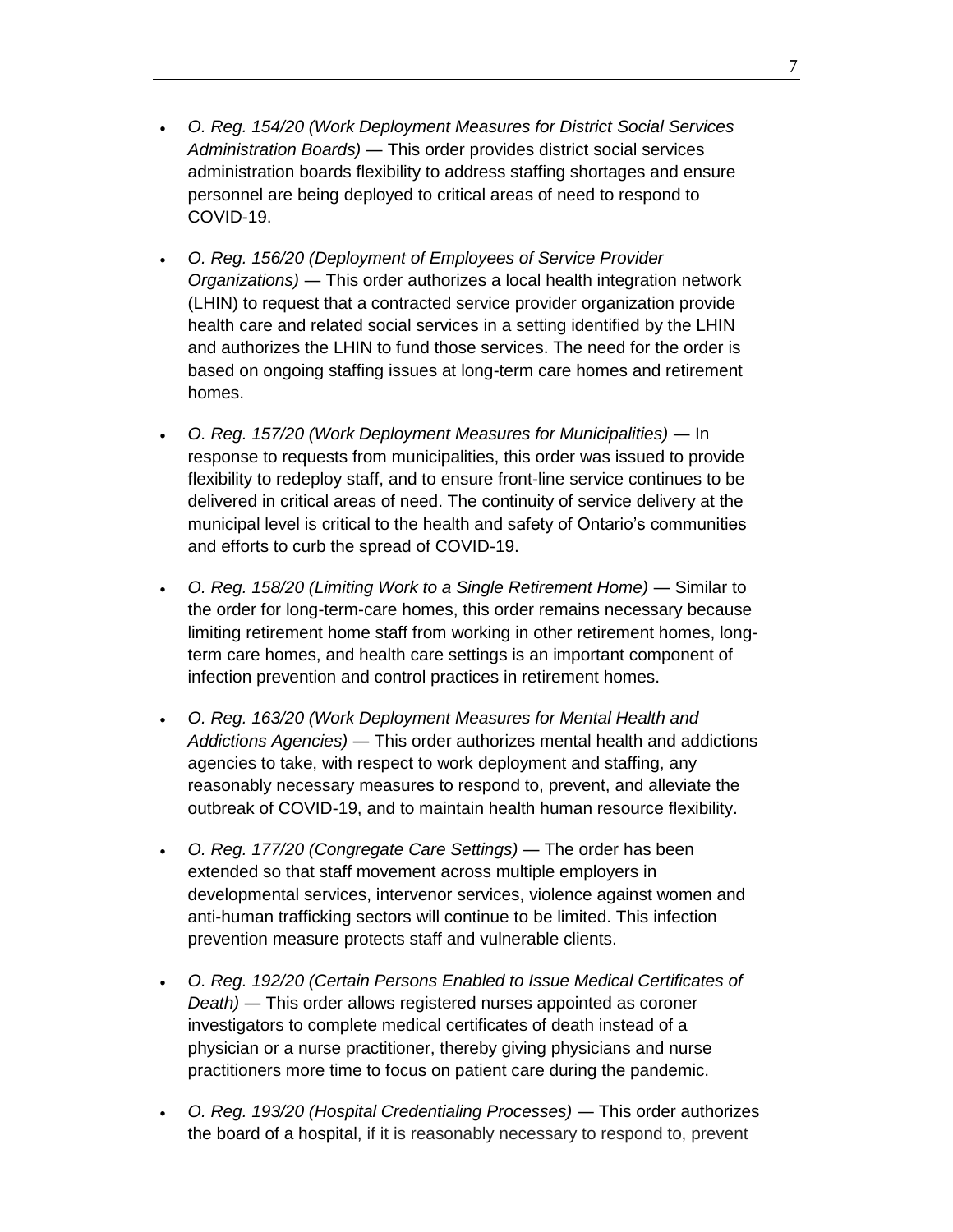and alleviate the outbreak of COVID-19, to identify hospital staff needs and priorities and appoint a physician, dentist, midwife, or extended class nurse to any department of the hospital and determine the nature and scope of privileges assigned to them, despite any applicable credentialing processes.

- *O. Reg. 195/20 (Treatment of Temporary COVID-19 Related Payments to Employees)* ― The order ensures that any temporary COVID-related payments received by employees in relation to work performed while the order is in effect are excluded from the maximum increase in compensation set out in the *Protecting a Sustainable Public Sector for Future Generations Act* during a moderation period. This includes the temporary wage enhancements for personal support workers and direct support workers currently in place until June 30.
- *O. Reg. 210/20 (Management of Long-term Care Homes in Outbreak)* ― This order enables the director, under the *Long-Term Care Homes Act*, to order the placement of interim management to effectively protect residents from COVID-19. Continuing the management order allows the director to swiftly take appropriate action to reduce or alleviate harm to residents and staff in homes that are in outbreak.
- *O. Reg. 240/20 (Management of Retirement Homes in Outbreak)* ― This order ensures measures are in place to allow the Retirement Homes Regulatory Authority to act quickly in case of outbreak should an operator be unable or unwilling to manage operations of the home.
- *O. Reg. 241/20 (Special Rules re Temporary Pandemic Pay)* ― The order helps facilitate the implementation of temporary pandemic pay and provides clarity to employers and employees regarding eligibility for pandemic pay.
- *O. Reg. 345/20 (Patios)* ― This order helps municipalities quickly pass or make changes to temporary use bylaws, allowing restaurants and bars to create or extend their patios to facilitate appropriate distancing and maintain public health measures.

Concluding her update to the Committee, the Solicitor General acknowledged the sacrifices individuals have made over the past year to protect the health and safety of all Ontarians, and stressed that continued collective action, including vaccines, personal protection practices such as mask wearing and physical distancing, as well as public health measures implemented through emergency orders, "remain our best defence to stem the rise of variants of concern and minimize the impact of the third wave."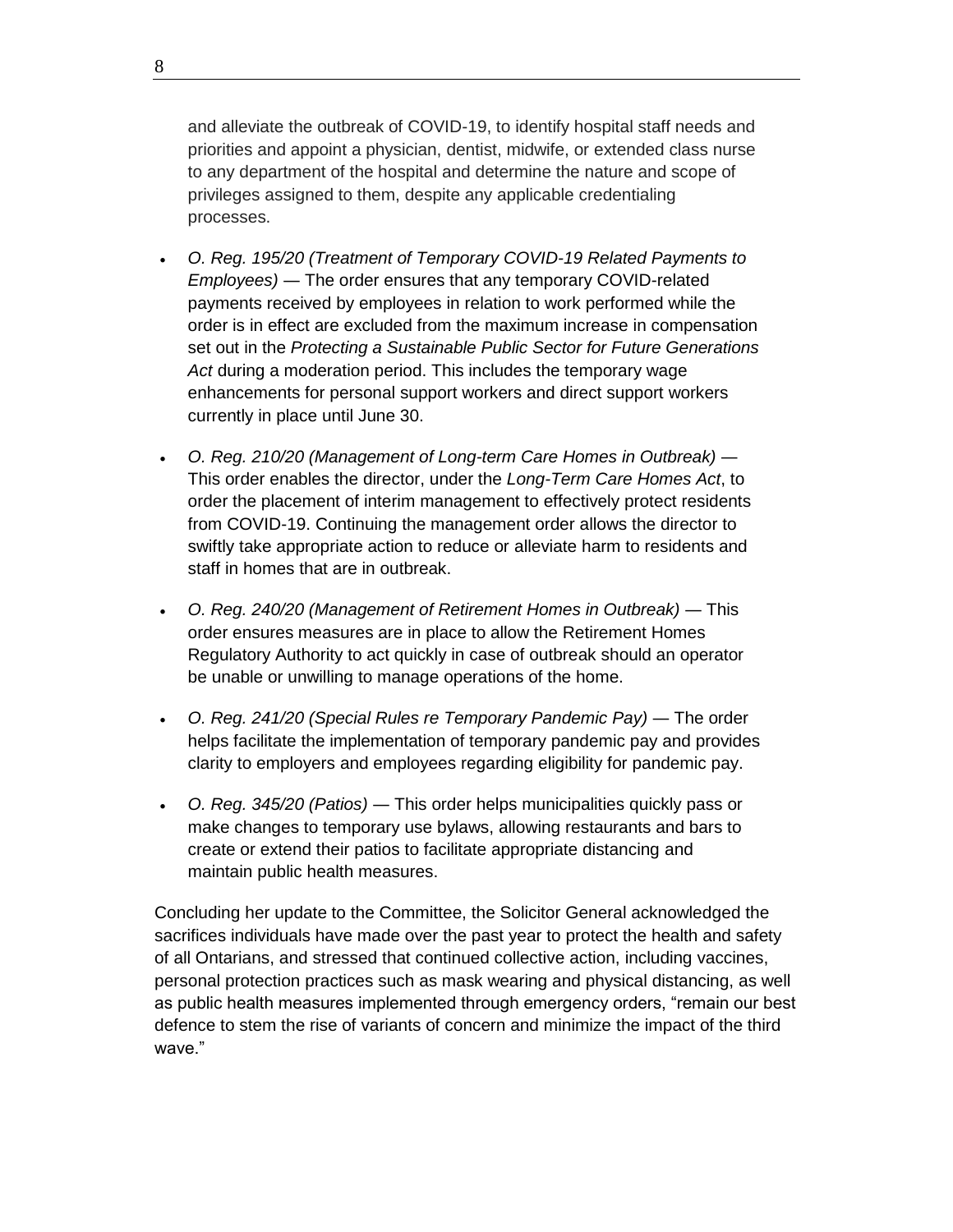#### <span id="page-16-0"></span>**DISCUSSION**

In keeping with the Committee's mandate, the Solicitor General responded to questions from the Committee.

- *Communication* ― **Question:** Constituents say that government decisionmaking and communication during the pandemic has lacked clarity and consistency. For example, it is not clear to the average person why lockdown measures change from week to week, apparently against the advice of the government's own experts. What steps is the government taking to improve the way it communicates decisions? **Solicitor General's Response:** People "absolutely" have a right to be frustrated; however, it must be kept in mind that, given the rapidly evolving nature of the pandemic, we need to be able to pivot and act quickly to changing conditions.
- *Access to small business supports* ― **Question:** MPP-sponsored surveys indicate that up to 65% of small businesses have had difficulty accessing provincial support programs. One source of frustration, for example, is the apparent inconsistency in who qualifies for assistance. Is the government taking steps to clarify eligibility for and access to these programs? **Solicitor General's Response:** MPPs are encouraged to continue to assist constituents with accessing these supports. At the same time, the government recently enhanced support for small businesses, including substantially increasing the small business support grant and ensuring that people experiencing difficulties using the province's online portal also have access to information through phone operators.
- *Additional support for small businesses* ― **Question:** Public health measures have had a significant impact on businesses across the province. Is the government offering any additional support at this time for these businesses? **Solicitor General's Response:** The spring budget announced a second round of the Ontario Small Business Support Grant that was first introduced in January 2021. Recipients of support during the first round will automatically receive support equal to the amount of their first grant; they do not need to reapply. In addition, business owners who had not previously applied for assistance were given until March 31, 2021, to submit applications.
- *Equal treatment of businesses* ― **Question:** A perception within the business community is that small businesses have been treated unfairly during the pandemic. What steps is the government taking to ensure that businesses of all types are treated fairly? **Solicitor General's Response:** Although we could have restricted all retail operations, we had to consider the unintended consequences of doing so, including potential shortages and longer lineups. Accordingly, the focus was very much on essential goods and services (groceries, pharmacies), so that we do not discriminate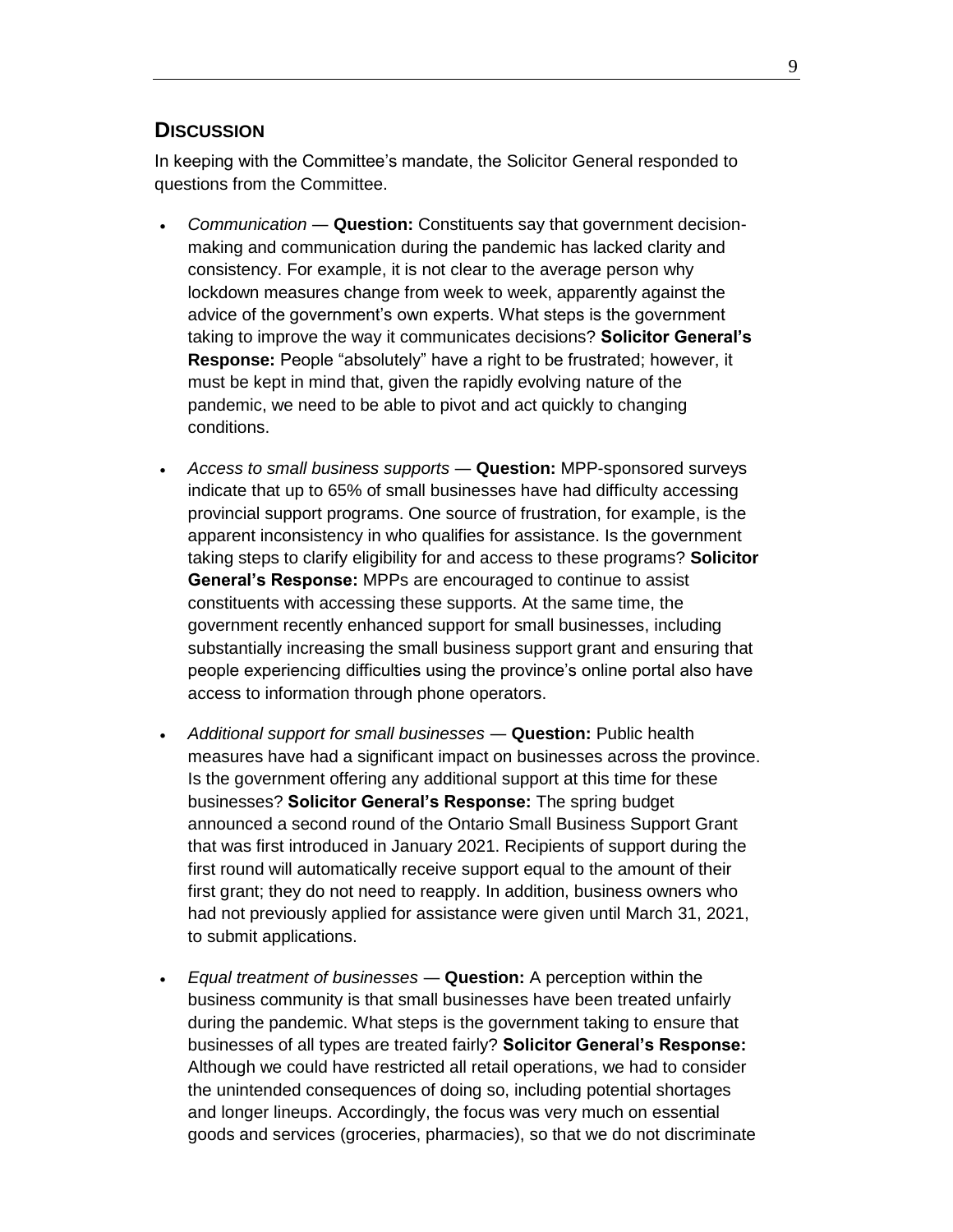on the basis of size. More recently, in consultation with the provincial science table, restrictions have taken the form of percentage capacities, which is a way of allowing smaller businesses to be able to continue to offer in-person services.

- *Safe schools* ― **Question:** What studies or other information does the government have to support its current policies on safety in schools during the pandemic? For example, is there a study that supports maintaining existing class sizes? **Solicitor General's Response:** In fact, the vast majority of schools are staying safe. The data shows that 98% of schools have had no outbreaks and have no positivity rate. Two or three health units have issued orders under the *Health Protection and Promotion Act* to address local conditions; however, it should be noted that the Medical Officers of Health for Peel, Wellington–Dufferin–Guelph, and Toronto agree that outbreaks are not originating in schools; rather, schools reflect what is happening within communities.
- *Vaccine supply* **― Question:** How does supply affect the province's ability to distribute vaccines? **Solicitor General's Response:** The short answer is that delays in supply are "incredibly disruptive." The province (through its portal) and public health units book appointments up to four weeks in advance. They do this, not because they have four weeks' worth of inventory, but because they have been assured that they are going to get a certain amount of vaccine within that time. When supplies do not arrive, as occurred last February, clinics have to cancel. For both the province and the health units this is a time-consuming exercise that requires large numbers of staff having to call individuals to cancel and reschedule appointments.
- *Vaccine rollout (general)* ― **Question:** Ontario ranks seventh among provinces in terms of per capita vaccinations, and 10th when you include the territories. Is the government taking steps to address weaknesses in the province's rollout plan? **Solicitor General's Response:** The issue is largely one of supply. As we receive more vaccines, more people will be vaccinated. Yesterday alone, over 100,000 Ontarians received a vaccine. If supplies remain constant, 40% of Ontario adults will have been given a COVID vaccine by the end of April 2021. Public health units deserve credit for stepping up and getting this job done very effectively.
- *Vaccine rollout (essential workers)* ― **Question:** Where do essential workers fall within the province's vaccination rollout plan? **Solicitor General's Response:** Similar to Phase 1, Phase 2 of the plan establishes a graduated process that covers a range of at-risk populations. Individuals who cannot work from home constitute one of the groups included in Phase 2. Other groups covered in Phase 2 include those with high-risk chronic conditions; for example, hemodialysis patients and organ donor recipient patients will be eligible for vaccination at an early stage within the Phase 2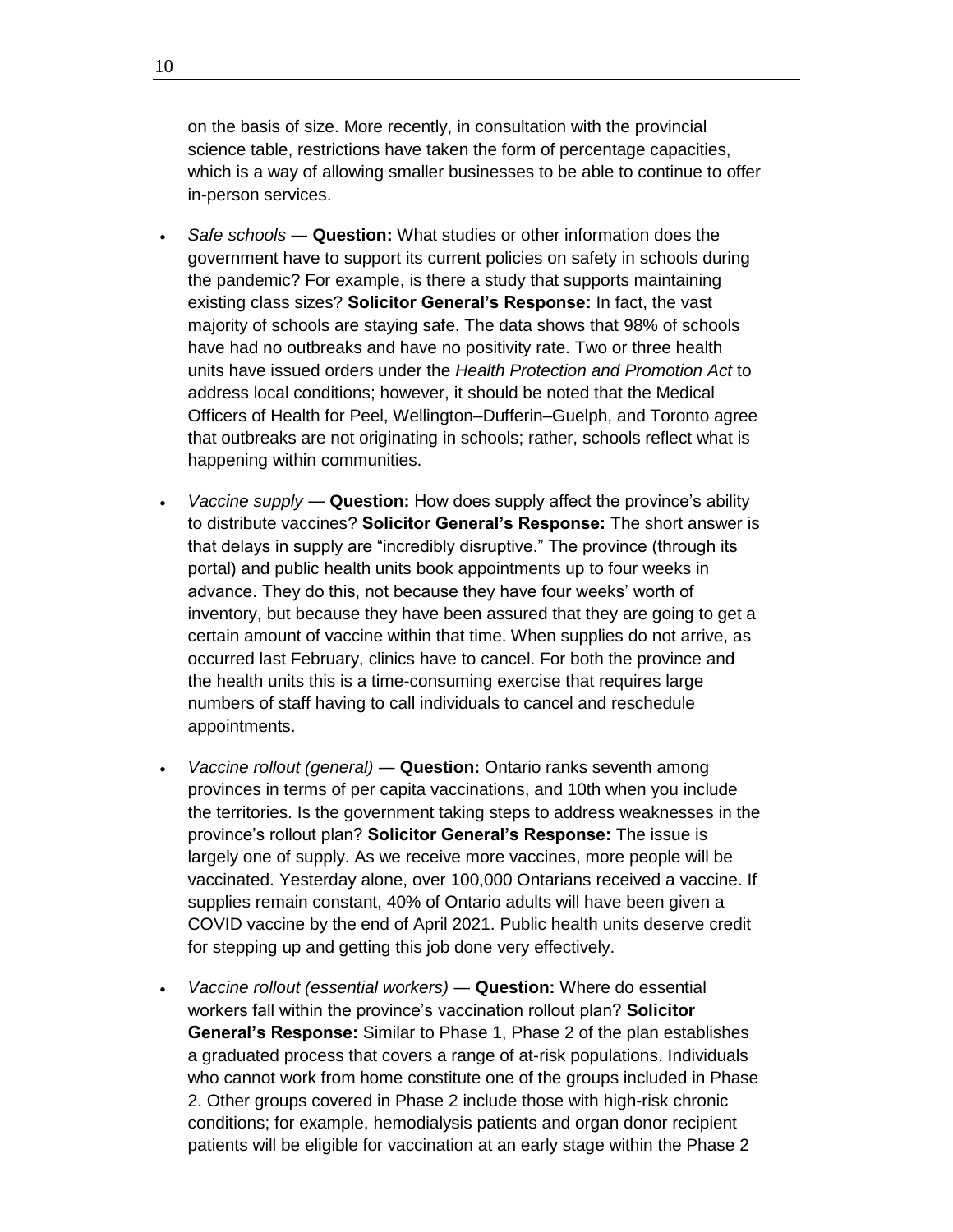process. It should be emphasized that the province's vaccination policy follows the advice of ethicists, clinicians, and physicians―these were not political decisions.

- *Vaccine rollout (individuals eligible in earlier stages) Question: As we* move into Phase 2 of the vaccine rollout, what happens to individuals who were eligible in Phase 1 but who may still be waiting to be vaccinated? **Solicitor General's Response:** Individuals who were eligible but did not receive a vaccination during an earlier phase (for example, adults 80 years of age and older in Phase 1) will still be vaccinated. People moving into long-term care homes will still be vaccinated before they move in; and those who become nurses or PSWs during a later stage will be vaccinated when they become health care professionals.
- *Vaccine rollout (teachers)* ― **Question:** Will the government commit to vaccinating teachers and other frontline school staff on a priority basis? **Solicitor General's Response:** We will continue to follow the provincial rollout plan. Under Phase 2 of that plan, employees who cannot work from home are eligible for vaccination; that includes the vast majority of teachers.
- *Vaccine rollout (pharmacies)* ― **Question:** The Kingston, Frontenac, Lennox and Addington health unit (KFLA) has consistently had one of the lowest COVID-19 infection rates in the province. Why was KFLA chosen to be one of the three health units for the pharmacy vaccine pilot project last March? And now that the program is expanding, why are pharmacies in the Sudbury area still waiting to receive vaccines? **Solicitor General's Response:** Technically speaking, the pharmacy vaccination program was never a pilot―it was based strictly on the limited amount of AstraZeneca vaccine initially delivered to the province. The first three health units were chosen following a consultation process and on the basis of their willingness to participate. More AstraZeneca arrived in Ontario over the Easter weekend. Some was delivered within 24 hours to GTA communities close to the distribution centre; for northern communities it will take a little longer, due to long distances. "I can assure you that those three pharmacies [in Sudbury] will be receiving their vaccine."
- *Vaccine rollout (primary care)* **― Question:** Where in Ontario are primary care practitioners administering vaccines**? Solicitor General's Response:** Eight health units in total were part of the initial rollout for primary care practitioners. These health units were selected, in part, on the basis of their willingness to work with practitioners; however, as with the pharmacy program, the main challenge is supply. Accordingly, the program will continue to roll out as vaccine becomes available.
- *Vaccine rollout (Jane-Finch)* ― **Question:** Communities like Jane-Finch in Toronto also have been hard hit during this pandemic. Will the government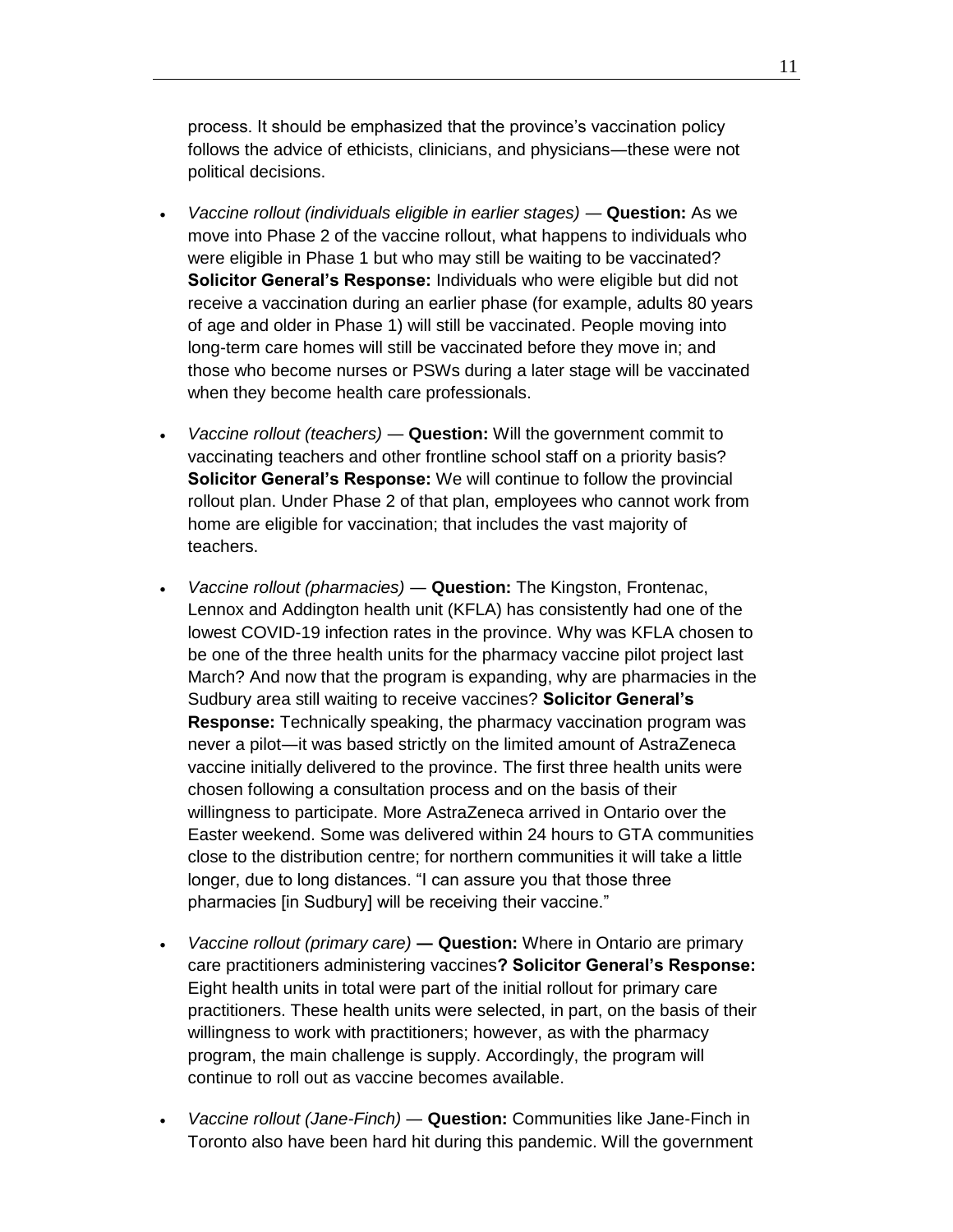commit to ensuring that these populations receive not just equal access to vaccines, but also equitable access, to reflect the unequal impact of the pandemic on those communities? **Solicitor General's Response:** From the very beginning we have been working with public health units to make sure that high-risk neighbourhoods are a priority within the vaccine rollout. More recently, health units have been using a list of postal codes, developed over the course of a year of testing, to focus their efforts on high-risk areas within their respective jurisdictions.

- *Vaccine rollout (Peel)* ― **Question:** Although Peel has been one of the worst-hit areas during this pandemic, it has "consistently" received less than its "fair share" of vaccines. For example, the region was not a part of the pharmacy pilot program announced last March. Is Peel being left behind in the vaccine rollout? **Solicitor General's Response:** Peel has not been left behind in terms of vaccine supply. Moreover, the province has been working closely with Peel Region to make sure it has an appropriate plan to get vaccines into high-risk neighbourhoods. With respect to the pharmacy pilot, there were, in fact, a number of pharmacies in south Peel that participated in the pilot. As we receive the second batch of AstraZeneca, Peel will have well over 50 pharmacies providing a vaccination portal, in addition to the mass immunization clinics that have been ongoing for many months.
- *Unused vaccines* ― **Question:** According to some media reports, vaccines are "sitting in freezers." Could the Solicitor General confirm or refute these reports? **Solicitor General's Response:** It is important to note that the vaccination booking system allows individuals to book appointments up to four weeks in advance. As a result, there will be "ebbs and flows," including increases in vaccine inventory immediately following receipt of a shipment from the federal government; however, "I can assure this Committee that, as soon as it hits Ontario soil, [vaccines are] being repackaged and redistributed through the 34 public health units [and] the 700 pharmacies across Ontario to make sure that people have access to it as quickly as [possible]."
- *Johnson and Johnson vaccine* ― **Question:** Health Canada approved the Johnson and Johnson vaccine in March 2021. When will it be coming to Ontario? **Solicitor General's Response:** We have received no indication from the federal government as to when it will be coming or how much will be coming to Canada, and subsequently Ontario.
- *Task Force briefings* ― **Question:** Will the Solicitor General commit to having someone from the Vaccine Task Force (1) brief the Committee at or before the Committee's next meeting, and (2) brief non-government Members on a regular basis? **Solicitor General's Response:** I am a member of the Vaccine Task Force. The Minister of Health and I lead the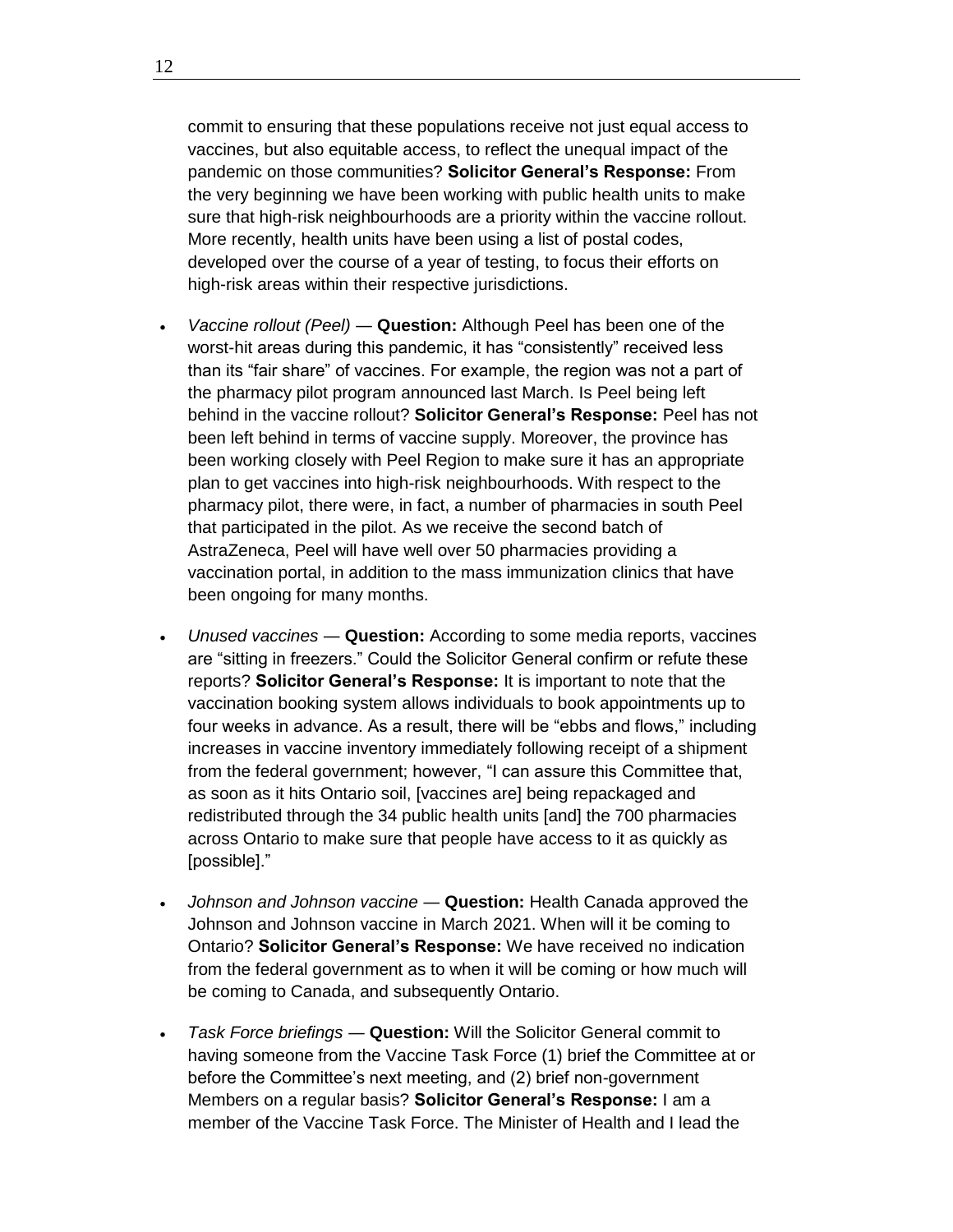task force, and I am here to brief the Committee and answer any of the tough questions you might have.

- *Paid sick days* ― **Question:** A range of public health experts, backed by "clear science," are saying that paid sick days are important to fighting the spread of COVID-19. Will the government commit to introducing a provincial paid sick leave plan? **Solicitor General's Response:** It is important to remember that there is a federal plan that covers up to 20 sick days. Working with our federal partners, we have ensured that instead of a four-week delay, individuals will now have access to that support within three or four days.
- *Box stores and malls* ― **Question:** The premier recently expressed surprise that large crowds have been attending big box stores and malls, even though it is the province's rules that allow these businesses to stay open. Do the government's rules favour big business over small business? **Solicitor General's Response:** To a certain extent, this is a matter of personal responsibility. Since the onset of the pandemic, public health officials have been telling Ontarians about the importance of social distancing, wearing a mask, and being careful about gathering indoors. It is unfortunate that we continue to see large gatherings where people ignore that advice, but at the end of the day we all have a personal responsibility to protect ourselves and others.
- *Access to residents of long-term care and retirement homes* ― **Question:** Phase 1 of the vaccine rollout was successful at reducing infection rates in the long-term care and retirement home sectors. Is the government considering revoking any of the emergency orders related to these sectors specifically? **Solicitor General's Response:** Although there is quite naturally a strong desire to ease these restrictions, it must be kept in mind that death rates remain highest among those over the age of 60. Accordingly, the Minister of Long-Term Care is working with the science table to ensure that access to residents in these settings is permitted in a measured way that continues to protect those individuals.
- *Continued lockdown* ― **Question:** What is the justification for continuing the lock down for the remainder of the population? **Solicitor General's Response:** Applying the Emergency Break last week was, unfortunately, an indication of the numbers we were seeing in the broader community. As of today the number of people admitted to Intensive Care Units (ICUs) is about 510, which is the highest number we have seen during this pandemic. Moreover, the age of individuals being admitted to ICUs is decreasing.
- *Capacity limits (religious gatherings)* **― Question:** Faith communities have been supportive of recent changes that increased capacity limits in places of worship. Could you explain the basis for these decisions? **Solicitor**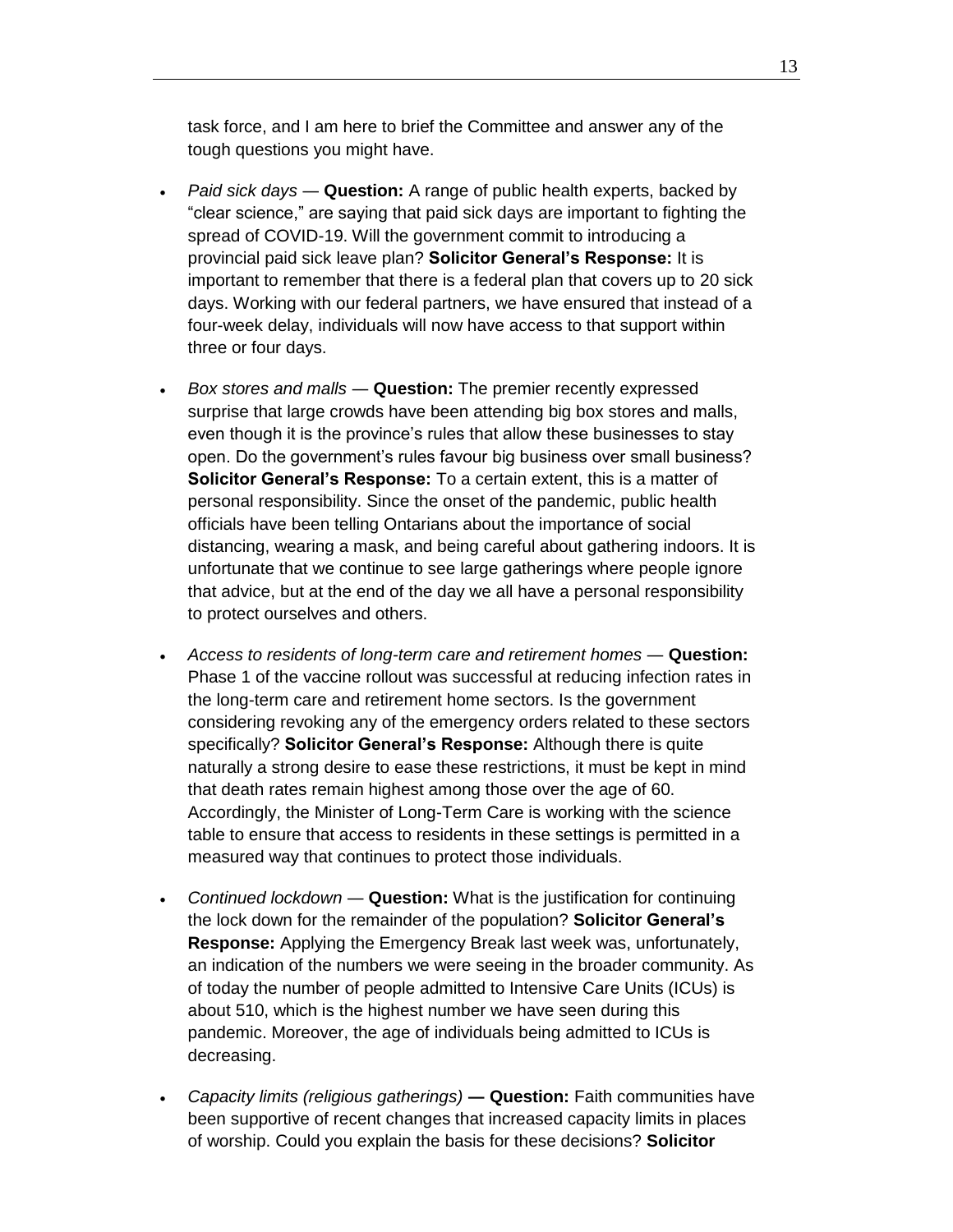**General's Response:** Most of the decisions concerning capacity are science-based. Among other things, this includes a square-footage calculation. We do consult, and we say, "Can you make this work? Is this reasonable within your faith community?" But at the end of the day, decisions are driven by science.

- *Following advice* ― **Question:** Experts have been telling us for months to take certain measures, such as closing down non-essential businesses, yet it appears that we either do not follow that advice or delay following it. Can the minister explain? **Solicitor General's Response:** Responding to developments is not as easy as throwing a switch; sometimes we have to do things gradually. Nonetheless, the Emergency Brake has been an effective tool. For example, we responded within 24 hours to requests from the Sudbury and Thunder Bay health units and as a result the case numbers in those units have gone down.
- *Race-based data* ― **Question:** We know that racialized people have higher rates of infection; however, it is not clear whether race-based data is being collected, as promised. **Solicitor General's Response:** To be clear, providing this information to public health officials or others administering vaccines is optional. Nonetheless, it should be noted that health units are using postal codes to target high-risk neighbourhoods and collect data. For example, the City of Toronto is using mobile, on-site vaccination sites and collecting data on the people vaccinated in high-risk areas. That data is being sent to the province.
- *Temporary farm workers* ― **Question:** Farms that employ temporary foreign workers were a source of large outbreaks in previous waves of the pandemic. What is the province doing to ensure that these workers are being vaccinated? **Solicitor General's Response:** It should be stressed that outbreaks occur in all sorts of congregate living settings, including agricultural workers housed under the same roof, group homes, seniors' homes, and jails. A number of measures have been implemented with respect to temporary foreign workers specifically. For example, the Niagara health unit has set up clinics specifically for these workers. In addition, we will be administering first vaccines to temporary foreign workers as they arrive at Pearson airport. When they go to their workplaces, the local health unit will offer a second shot.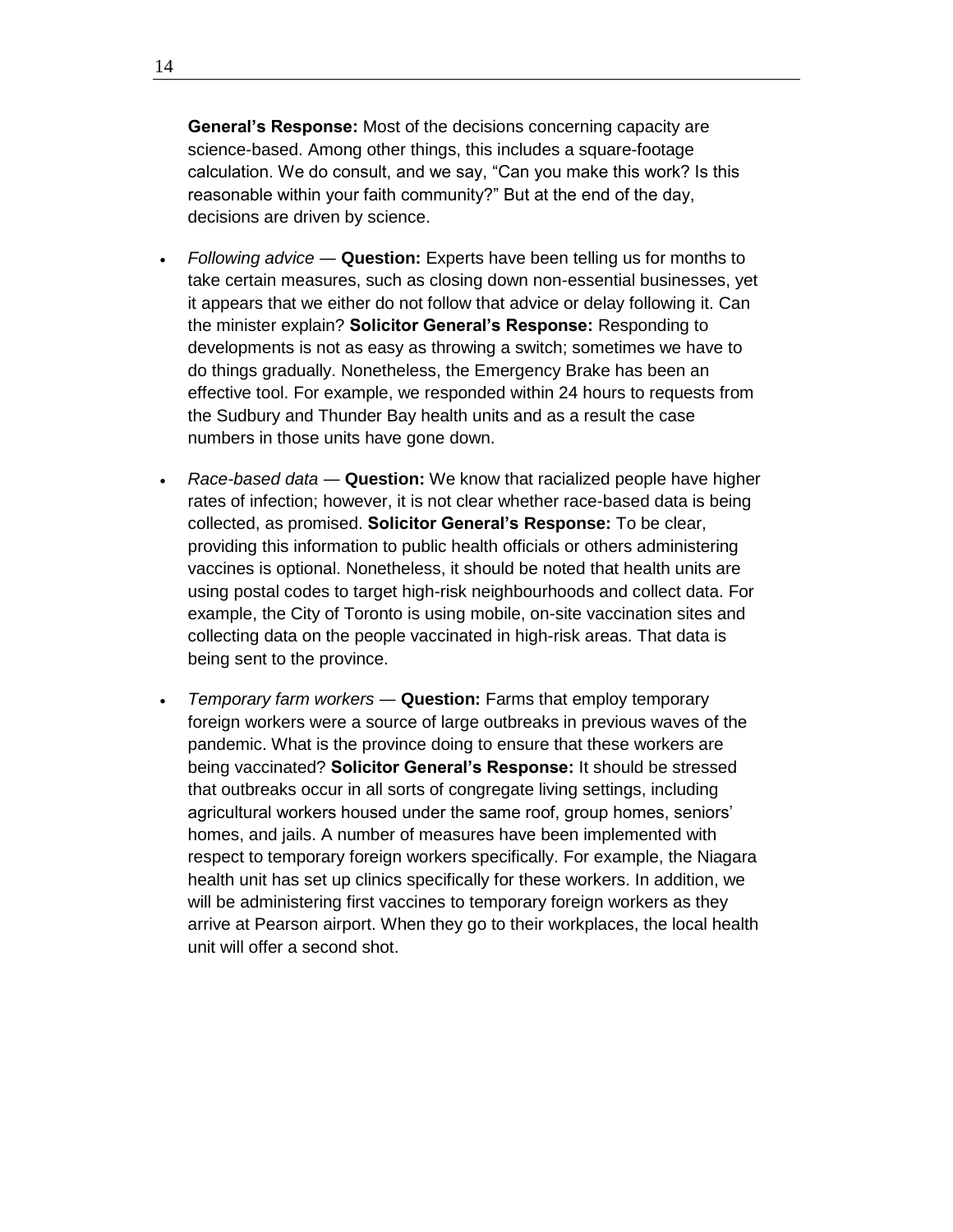#### **APPENDIX A: TERMS OF REFERENCE\***

<span id="page-22-0"></span>That a Select Committee on Emergency Management Oversight be appointed to receive oral reports from the Premier or his designate(s) on any extensions of emergency orders by the Lieutenant Governor in Council related to the COVID-19 pandemic and the rationale for those extensions; and

That the Committee shall have a membership of up to eleven Members, comprised as follows:

- Up to seven members of the Government party
- Up to three members of the Official Opposition
- Up to one Independent Member; and

That the House Leaders of each of the Recognized Parties shall indicate in writing to the Clerk of the House, their Party's membership on the Committee; and

That the Government House Leader, in consultation with the Independent Members, shall indicate in writing to the Clerk of the House, the Independent Member on the Committee; and

That the deadline for indicating Committee Membership with the Clerk of the House shall be Thursday, August 20, 2020; and

That the Committee shall meet at the call of the Chair as follows:

- Up to 30 minutes for the Premier or his designate(s) to make an opening statement
- Up to 60 minutes for Members of the recognized Parties to pose questions to the Premier or his designate(s) in 3 rounds of 10 minutes for each Party
- Up to 10 minutes for the Independent Member to pose questions to the Premier or his designate(s) in 2 rounds of 5 minutes each
- Report writing in closed session; and

That the Clerk of the Committee shall convene the first meeting of the Committee no later than Thursday, August 27, 2020 to elect a Chair and Vice-Chair of the Committee, but no Sub-committee shall be appointed; and

That for business conducted under this order of reference, the provisions of Standing Orders 38 (b), (c), and (d) and 134 (c) and (d) shall be suspended.